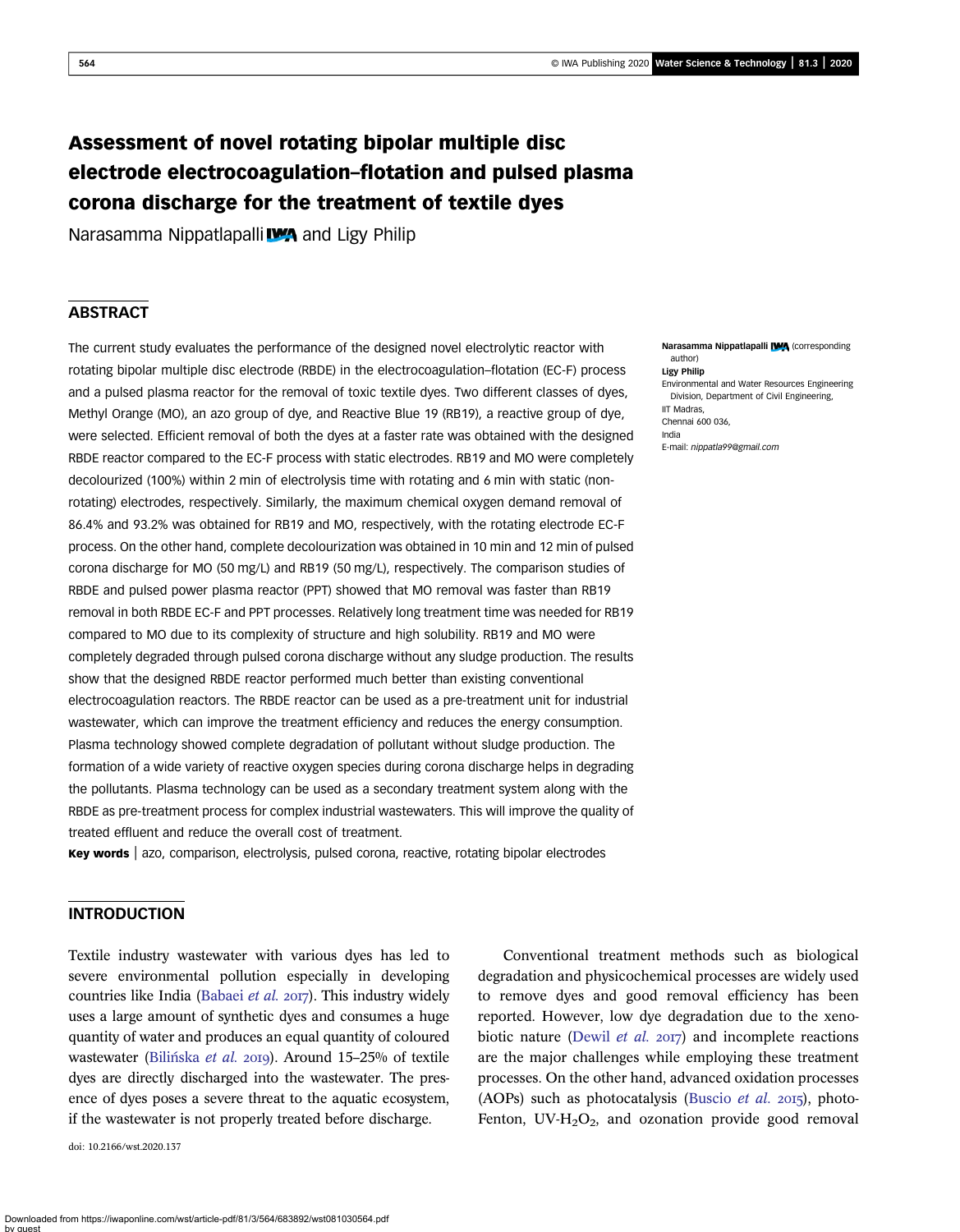efficiency. But the high treatment cost and production of secondary pollutants in the effluent limit their applications (Miklos *et al.* 2018). Hence, an optimized treatment technique which can overcome these challenges is required to minimize the adverse effect to the complete ecosystem.

Electrocoagulation–flotation (EC-F) is a simple and costeffective electrochemical technique. Mineral coagulants are produced by electrolytic dissolution of sacrificial electrodes. However, in a conventional EC-F process passivation of electrodes and energy consumption are the main limitations (Naje *et al.* 2016). Poor mass transfer of pollutants and accumulation of coagulants at electrode vicinity leads to the quick passivation of electrodes. Hence, the conventional EC-F process needs to be modified to achieve better performance. Sahu *et al.* (2014) reported that proper design of reactors helps in the mechanistic understanding of the EC-F process. Some other researchers (Naje *et al.* 2016; Xu *et al.* 2018) have reported the rotation of electrodes to address this problem. However, an EC-F reactor with multiple rotating bipolar disc electrodes has not been reported to the best of the authors' knowledge.

Pulsed corona discharge, one of the emerging AOPs, has been gaining importance for its versatility to completely degrade any organic pollutant (Singh *et al.* 2016). It is a process of sudden release of electrical energy that creates *in situ* strong oxidants such as  $H_2O_2$ ,  $O_3$ , and OH. These reactive oxygen species (ROS) directly degrade various organic pollutants including dyes. The main advantage of the pulsed power plasma reactor (PPT) process is the production of a variety of ROS without any chemical addition. The short contact time required for the pollutant degradation makes it unique among all the AOPs. However, only a few studies have been reported on the application of non-thermal pulsed corona discharge for the degradation of various dyes.

Previous studies show that Methyl Orange (MO) is easily removed from the wastewater compared to Reactive Blue 19 (RB19). This is attributed to the complex structure of RB19 and its high solubility. Therefore there is a need to focus on removal of such complex structure molecules from the wastewater. In this view, the present study is devoted to the effective removal of RB19 (reactive) and MO (azo) dyes with a rotating bipolar multiple disc electrode (RBDE) EC-F reactor with multiple electrodes and PPT process. This is achieved by (i) carrying out a relative comparison between efficiency of rotating and static electrode EC-F processes for RB19 and MO removal, (ii) performance evaluation of corona discharge for the removal of RB19 and MO dyes and (iii) determining optimum values of various parameters such as current density and electrical conductivity for the EC-F process and pH and alkalinity for the PPT process based on the maximum removal efficiency of complex RB19 dye.

### MATERIAL AND METHODS

### Design and details of rotating bipolar multiple disc electrodes reactor

Figure 1 shows the RBDE EC-F reactor  $(10 \times 8 \times 12 \text{ cm})$ used in the current study. The reactor consisted of nine electrodes (surface area =  $221.2 \text{ cm}^2$ ) with eight anode and cathode faces each. The electrodes are rotated using a DC motor at 0–1,000 rpm. DC power (model: APLAB; rating: 5 A, 64 V) was supplied to the disc electrodes. A volume of 450 mL dye solution was taken for all the experiments. The Fe electrodes were cleaned with acetone, 0.5 M



Figure 1 | (a) Rotating multiple disc bipolar electrode reactor set-up. (b) Pulsed corona discharge reactor set-up.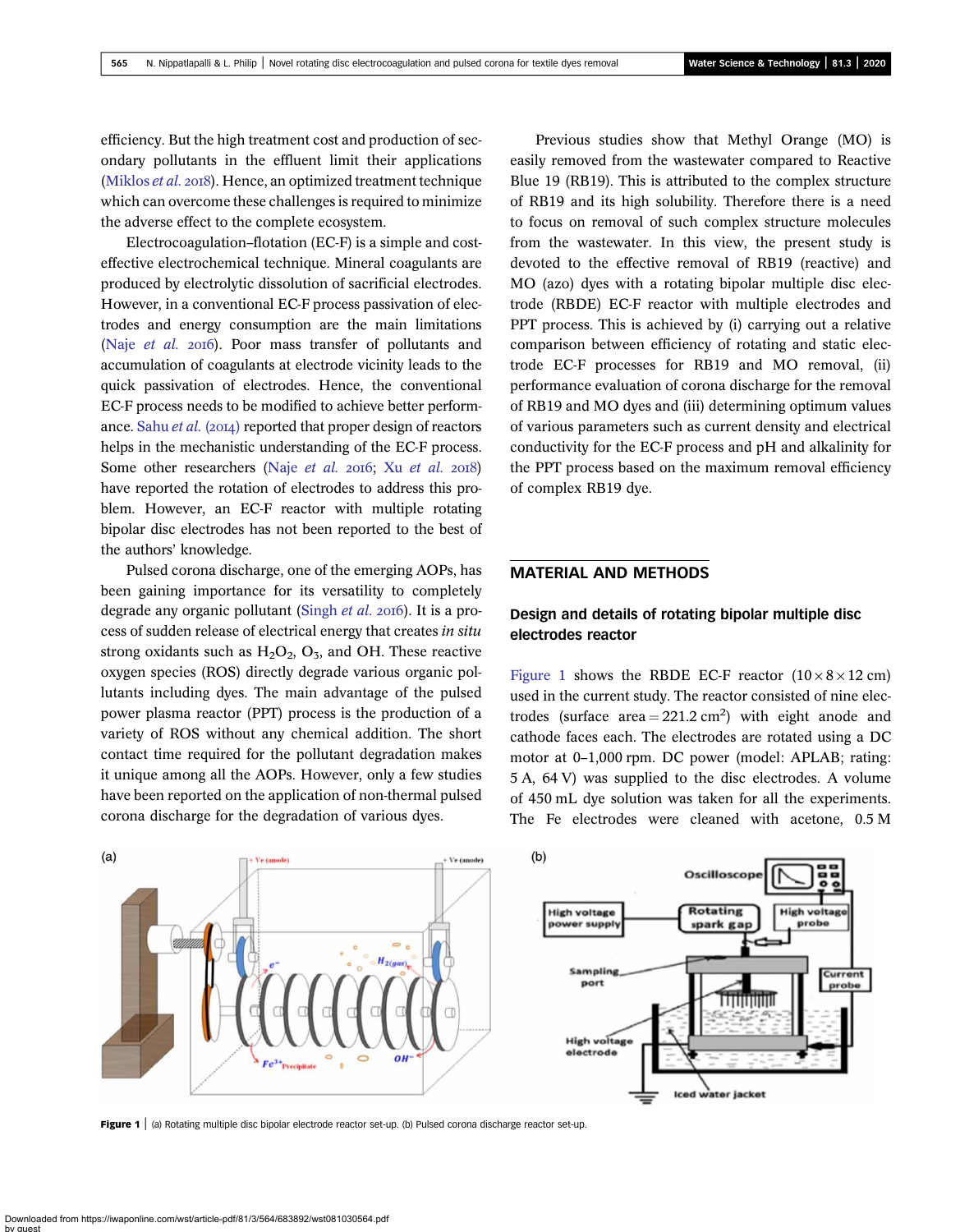$H<sub>2</sub>SO<sub>4</sub>$  and again with distilled water before starting the experiments.

#### Description of pulsed power plasma reactor (PPT)

Figure 1(b) shows the experimental set-up of PPT containing a high voltage source and reactor cell. A discharge free transformer of 100 kV and 5 kVA was used to generate high AC voltage. Later the AC voltage source was converted to DC voltage using a high voltage diode (140 kV, 20 mA, 100 kΩ). The constant DC voltage was converted to square pulse using a rotating spark gap. Needle plate configuration was used to obtain pulsed corona discharge. A circular plate was used to hold the tungsten needle. It was connected to a high voltage terminal. The bottom of the reactor acted as plane electrode and it was grounded.

In RBDE EC-F and PPT processes, the treated samples were taken at predecided time intervals and stored in the refrigerator for further analysis of colour (UV-spectrophotometry, Shimadzu, Japan) and chemical oxygen demand (COD) (as per APHA method (APHA 2012)). RB19 and MO with initial concentration of 50 mg/L each were treated in EC-F and PPT processes, respectively.

#### RESULTS AND DISCUSSION

## Performance evaluation of rotating and non-rotating bipolar disc electrodes for the removal of RB19 and MO dyes

Figure 2(a) and 2(b) show the removal of MO and RB19 at pH 7 using rotating and non-rotating bipolar disc electrodes. It is clear from the Figure 2(a) that complete decolourization of 50 mg/L of MO was obtained in 2 min and 6 min of electrolysis time with rotating and non-rotating electrodes, respectively. Rotating electrodes also showed high COD reduction from 125 mg/L to 7.2 mg/L (93.6%) compared to non-rotating electrodes (71.6%). For reactive dye, RB19 it took 4 min and 6 min for complete decolourization (100% decolourization) and the COD removal was 62.9% and 86.4%, with rotating and static electrodes, respectively. The experimental results show that MO removal was higher compared to RB19 under similar operating parameters. This could be because of the complexity of the RB19 and its high solubility in water that cause difficulty in degradation. The removal of two different classes of dyes was studied and mentioned in detail in Nippatla & Philip ( $20I9$ ) using EC-F and PPT processes. A plausible reason for the better performance of rotating electrodes is the high activity of electrodes by proper mass transfer of generated coagulants to the bulk solution during rotation. The results are also confirmed by velocity gradient  $(s^{-1})$  as given in Table S1 (Supplementary Information). The obtained faster and complete decolourization (100%) of MO and RB19 was due to the reduction of chromophore bonds by the abundant production of  $Fe<sup>2+</sup>$  ions during rotation. Also, during rotation of electrodes in dye wastewater, the generated coagulants and dye molecules uniformly distributed in the reactor. This ultimately enhanced the adsorption and precipitation processes and thus the removal efficiency. Moreover, the continuous contact of electrodes with NaCl-assisted electrolytic solution enhanced the coagulant generation due to pitting corrosion of electrodes. According to Garcia-Segura *et al.* (2018) electrodes with high anode potential directly oxidize the dye molecules on the electrode surface. Furthermore, the chloride ions converted to reactive chlorine species that act as strong oxidizing species. This could be one of the added reasons for high COD reduction with rotating electrodes.

On the other hand, in the case of non-rotating electrodes, poor mass transfer of generated coagulants and dye



Figure 2 | Comparison of rotating and static electrodes: (a) MO removal and (b) RB19 removal. R: rotation; NR: non-rotation (static).

Downloaded from https://iwaponline.com/wst/article-pdf/81/3/564/683892/wst081030564.pdf by guest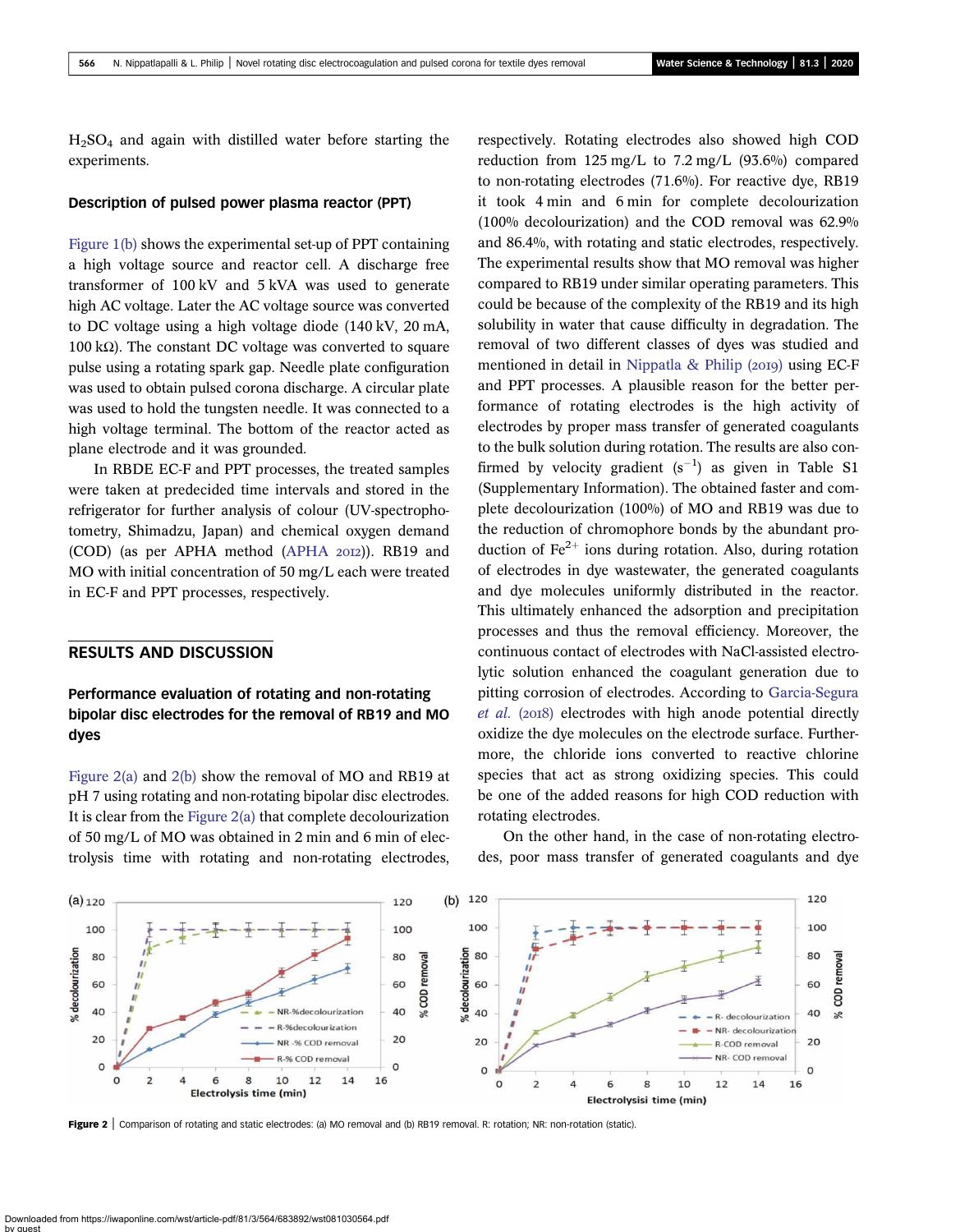molecules results in the formation of a thin passivation layer on the surface of the electrodes (Nassar *et al.* 1985). This highly inhibits the activity of electrodes, i.e., reduction in electrochemical reactions (oxidation and reduction of electrodes). In such cases, the electrodes quickly get deteriorated in case of the static electrode EC-F process (Palani et al. 2017). Less availability of metal coagulants leads to the reduction in removal efficiency. Moreover, the measured current efficiency  $(\phi)$  also reveals that rotating electrodes  $(\phi = 96.92\%)$  have more potential than static electrodes  $(\phi = 81.63\%)$ . In addition, the energy consumption was highly reduced in the rotating case (0.56 kWh/kg dye) compared to non-rotating case (0.63 kWh/kg dye). Even though external energy was used for motor rotation in the EC-F process, less ENC was obtained due to reduction in electrolysis time and increase in removal efficiency. Therefore, it can be concluded that the designed rotating bipolar electrode reactor is highly efficient in minimizing the limitations of a conventional EC-F process. Hence, further experiments were carried out with rotating electrodes and various operating parameters were optimized.

#### Effect of current density and electrical conductivity

In the EC-F process, current density (CD) is an important parameter as it decides the amount of coagulant generation. The effect of varying CD  $(4.76 \text{ mA/cm}^2 - 11.9 \text{ mA/cm}^2)$  was studied for RB19 dye as shown in Figure 3(a). The results clearly show that at low CDs of 4.76 mA/cm<sup>2</sup> and 7.14 mA/  $\text{cm}^2$  above 90% of decolourization was obtained within 4 min of electrolysis time. Also, the electrolysis time was reduced by 50% (4 min–2 min) at high CDs of 9.52 mA/cm<sup>2</sup> and  $11.9 \text{ mA/cm}^2$  to achieve complete decolourization (100% decolourization). Moreover, the initial COD concentration was effectively reduced from 55.3% (128 mg/L– 61.75 mg/L) to 96.39% (128 mg/L–8.1 mg/L) with increase

in CD (4.76 mA/cm<sup>2</sup>–11.9 mA/cm<sup>2</sup>) (Figure 3(a)). A plausible reason is the higher electrolytic dissolution of anode as per Faraday's law in which anode oxidation depends on the charge acting on the surface of the electrodes, which increases the removal efficiency with increase in CD. Hence, increase in CD eventually increases the amount of charge on the electrode surface, which results in massive production of mono- and poly-metal hydroxide coagulants. This ultimately boosts the adsorption and precipitation processes of dye removal, as also reported by Nandi & Patel (2017) and Turkanu & Bechtold  $(20I7)$ . However, to achieve such a high COD reduction is not simple with the conventional EC-F process within 14 min of electrolysis time. For instance, Ashtoukhy & Amin  $(20I0)$  reported 87.3% of COD (initial concentration 100 mg/L) removal in 21 min of electrolysis time at CD of 3.8 mA/cm<sup>2</sup> for the removal of Acid Green 50 dye. Similarly, Alizadeh *et al.* (2014) reported 66% (128.6 mg/L initial COD) removal in 28 min at CD 20 mA/cm<sup>2</sup> using a conventional EC-F process. This reveals that conventional EC-F processes demand either longer electrolysis time or high CD even for the removal of lower concentration of pollutants. In the present study, both anode and cathode underwent self-cleansing through rotation in the electrolytic solution and accelerated the electrochemical reactions. It ultimately resulted in faster decolourization (100% in 2 min) of dyes along with significant COD removal. But it was observed that only 1.8% of removal efficiency was increased with increase in CD from 9.05 to 11.9 mA/cm<sup>2</sup> . This may be due to the fact that sufficient coagulants to adsorb and precipitate the given 50 mg/L of RB19 dye might have been generated at a CD of 9.05 mA/cm<sup>2</sup>. Therefore, to reduce the overall energy consumption, the optimal CD for RB19 removal was selected as 9.05 mA/cm<sup>2</sup>.

Next, the effect of varying electrical conductivity (EC) (4–8 mS/cm) on removal of RB19 in the EC-F process was evaluated and the results are presented in Figure 3(b). The maximum EC was selected based on the actual EC of a



Figure 3 | Effect of (a) current density and (b) electrical conductivity on RB19 removal in RBDE EC-F process.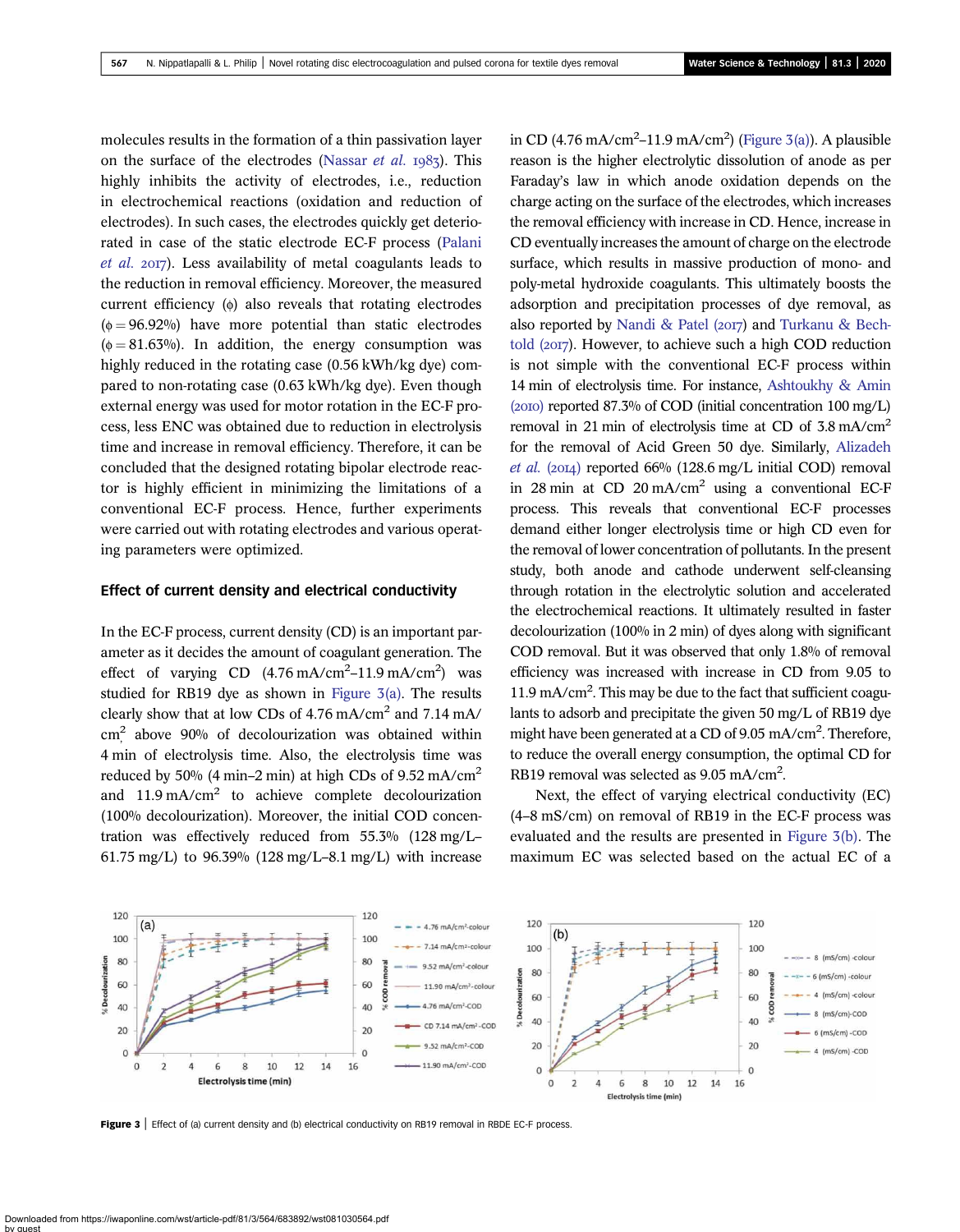

Figure 4 | Effect of pulsed corona (PPT) discharge on (a) MO removal and (b) RB19 and its yield. Effect of (c) pH and (d) alkalinity on RB19 removal in PPT process.

Tirupur real textile wastewater, which was 8.6 mS/cm (Nippatla  $\&$  Philip 2019). From the results it can be seen that colour removal was not much influenced with increase in EC from 4 mS/cm to 8 mS/cm and complete decolourization (100%) was achieved within 6 min of electrolysis time. However, increase in EC significantly increased the COD removal from  $62.33\%$  to  $92.9\%$  as shown in Figure  $3(b)$ . This is because high conductivity induces more consumption of the Fe electrodes due to corrosion pitting. A similar observation was also reported by Wang et al. (2016). Increase in conductivity also decreased the intake voltage (32.3 V–24.2 V) that notably decreases the energy consumption.

### Performance evaluation of pulsed corona discharge for the removal of dyes (RB19 and MO)

Figure 4(a) and 4(b) show the degradation of dyes MO and RB19 under pulsed corona discharge. The result shows that the removal efficiency was increased with increase in corona discharge time. It can be seen that the complete decolourization of reactive dye MO and azo dye RB19 was obtained at 8 min and 10 min of corona discharge, respectively. Also, significant COD removal of 89.3% in the case of MO (Figure  $4(a)$ ) was achieved, which indicates its faster degradation compared to RB19 (76.18%) (Figure 4(b)). Increase in corona discharge time increased the removal efficiency because of significant increase in the amount of various radicals generated. For instance OH. radical concentration was linearly increased from  $0.8 \times 10^{-6}$  M to  $2 \times 10^{-4}$  M with increase in corona discharge time from 5 min to 30 min (Sahni & Locke 2006) and Singh *et al.* (2016) reported 18 mg/L–60 mg/L of OH and 12–23 mg/L of  $H_2O_2$  with increase in corona discharge from 2 to 12 min. Hence, the removal efficiency is faster due to the group effect of all the high potential ROS generated simultaneously with increase in time. On the other hand, the results show that MO removal was higher than RB19 at the same operating conditions of 23 kV, 25 Hz frequency and 14 min of corona discharge time. A plausible reason is the chemical nature of dyes. The log  $K_{ow}$  values of RB19 and MO are  $-1.85$  and 3.29, respectively. The high interfacial concentration of MO over RB19 increased the removal efficiency of MO. In the case of RB19 removal, it involves a series of reactions to achieve its complete degradation, which demands more ROS species. A previous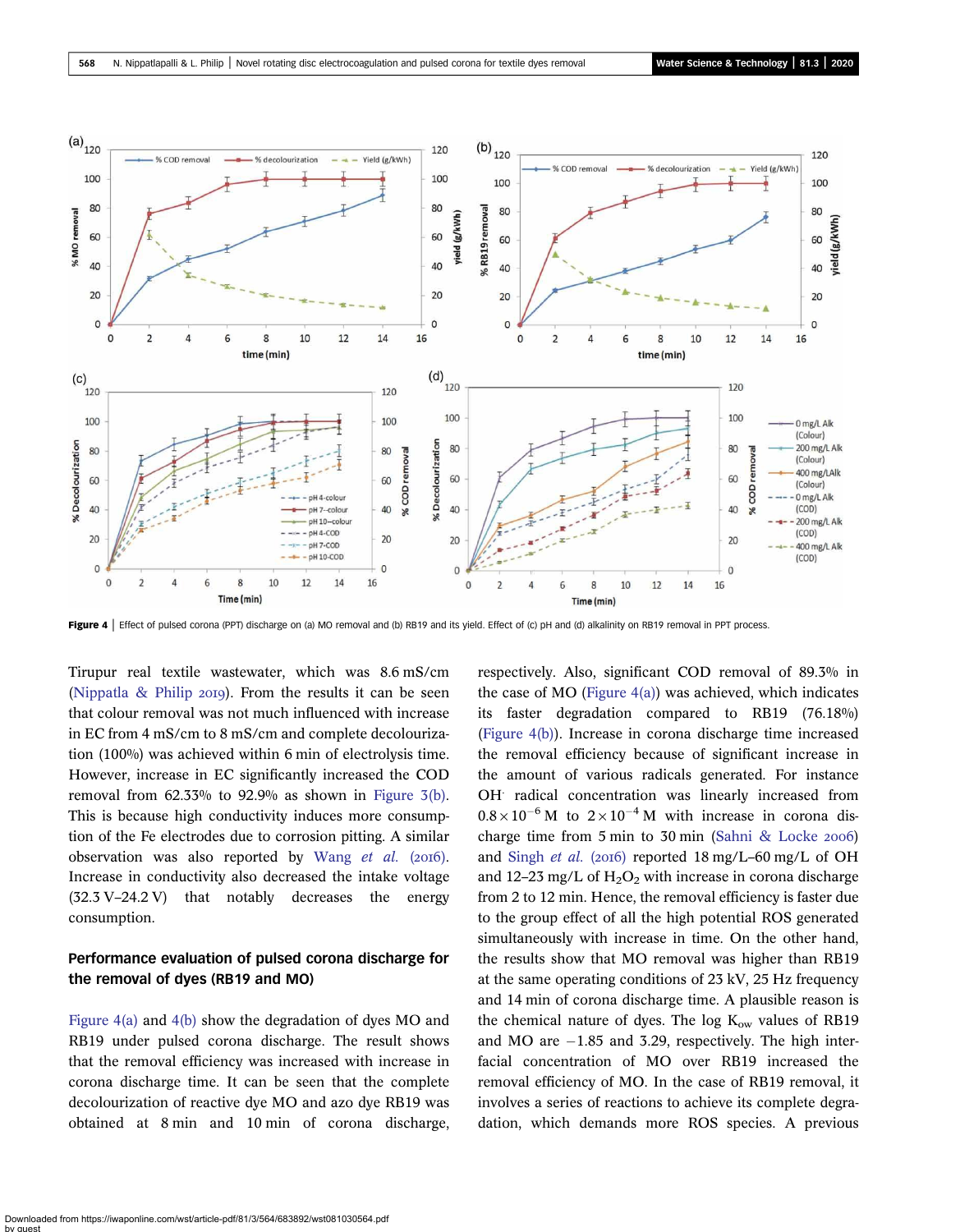study (Singh *et al.* 2017) also reported similar behaviour during the removal of various organic compounds by pulsed plasma process. The yield (amount of dye degradation per unit of energy consumed, g/kWh) was higher in the case of MO (61.7 g/kWh–20.26 g/kWh) as compared to RB19 (49.3 g/kWh–19.18 g/kWh) at a voltage of  $23$  kV and 25 Hz frequency. The higher yield indicates the faster degradation of dye. Pulsed corona discharge showed remarkable results in complete degradation of RB19 and MO, respectively without sludge production.

#### Effect of pH and alkalinity on dye removal

In the PPT process, pH is an important parameter as the production of ROS mainly depends on the pH of the solution (Liu *et al.* 2018). The influence of pH on the removal of RB19 was studied from initial pH 4–9 as shown in Figure  $4(c)$ . As mentioned, it can be seen that highest removal of RB19 was obtained at pH 4. Complete decolourization (100%) was obtained in 8 min of corona discharge along with a COD reduction from 128 mg/L to 4.96 mg/L at pH 4. A plausible reason is that maximum concentration of the highly potential OH and  $H_2O_2$  radicals was obtained at pH 4 as also reported by Singh et al. (2016). With increase in pH, most of the ROS such as  $H<sub>2</sub>O<sub>2</sub>$  undergo selfdecomposition and some of the radicals (OH) get scavenged by the hydroxide ions. This can be explained as OH radicals play a major role in pulsed discharge systems for the decolourization process. In basic conditions most of the generated OH. radicals immediately react with the carbonate ions but do not react with the dye molecules or its intermediates during the oxidation process. Thus, the availability of oxidizing species required for the degradation of dye molecules decreases at high pH. Hence, at pH 10 the maximum decolourization of 96.1% was obtained in 14 min of corona discharge whereas at pH 4 the complete decolourization was obtained in 10 min of corona discharge. Also, COD was effectively reduced to permissible limits within 14 min of corona discharge at acidic pH (pH 4). This is explained by the effective utilization of ROS at pH 4 as also reported by Koutahzadeh *et al.* (2016). However, 100% decolourization was obtained at all pH values with increase in treatment time due to production of sufficient quantity of ROS with time. Therefore, to achieve maximum removal efficiency in less treatment time and to reduce energy consumption significantly, the optimum pH (4) is important.

The effect of alkalinity (0–400 mg/L) on the removal of RB19 was also studied (Figure 4(d)). Alkalinity showed a

negative effect on dye degradation and the removal efficiency decreased with increase in alkalinity as also reported in the previous studies by Faria *et al.* (2009). The COD removal efficiency was decreased from 76.18% to 42.3% with increase in alkalinity from 0 mg/L to 400 mg/L. It can also be seen that colour removal was decreased to 84.6% from 100% when alkalinity was increased from 0 mg/L to 400 mg/L. This could be due to the scavenging of ROS by carbonates and bicarbonates. As aforementioned, OH. radicals play a major role in dye degradation and it is the species that gets generated in greater amount compared to other ROS in pulsed corona discharge. The presence of inorganic anionic species (carbonates and bicarbonates) affects the destruction of dye molecules in wastewater (Wang *et al.* 2019) by scavenging mainly the available OH<sup>.</sup> radicals. Hence, most of the ROS may not be utilized properly for dye degradation alone and some will be scavenged by the inorganic ions. This ultimately inhibits the mineralization process of dyes. The results are in good agreement with Bian *et al.* (2009).

### **CONCLUSION**

The present study focussed on the design and performance evaluation of a novel RBDE reactor for the treatment of textile wastewater. The reactor performed far better than conventional electrocoagulation systems. Complete decolourization of two different classes of dyes, with an initial concentration of 50 mg/L, of was achieved in 2–4 min of electrolysis time. The faster pollutant removal with less ENC (KWh/kg dye) illustrates the superiority of the RBDE reactor over existing EC-F reactors. On the other hand, plasma treatment showed complete degradation of dyes without any sludge production. The production of various ROS (OH,  $H_2$  O<sub>2</sub>, O<sub>3</sub>, O<sup>2</sup>) species directly degraded the pollutant. EC-F with rotating electrodes is more economical and effective as a pre-treatment process whereas PPT is suitable as a tertiary treatment process that can eliminate the pollutants completely from secondary treated textile industry wastewater. The RBDE EC-F process followed by plasma treatment can generate effluent that can be reused in the industry for various purposes.

#### SUPPLEMENTARY MATERIAL

The Supplementary Material for this paper is available online at https://dx.doi.org/10.2166/wst.2020.137.